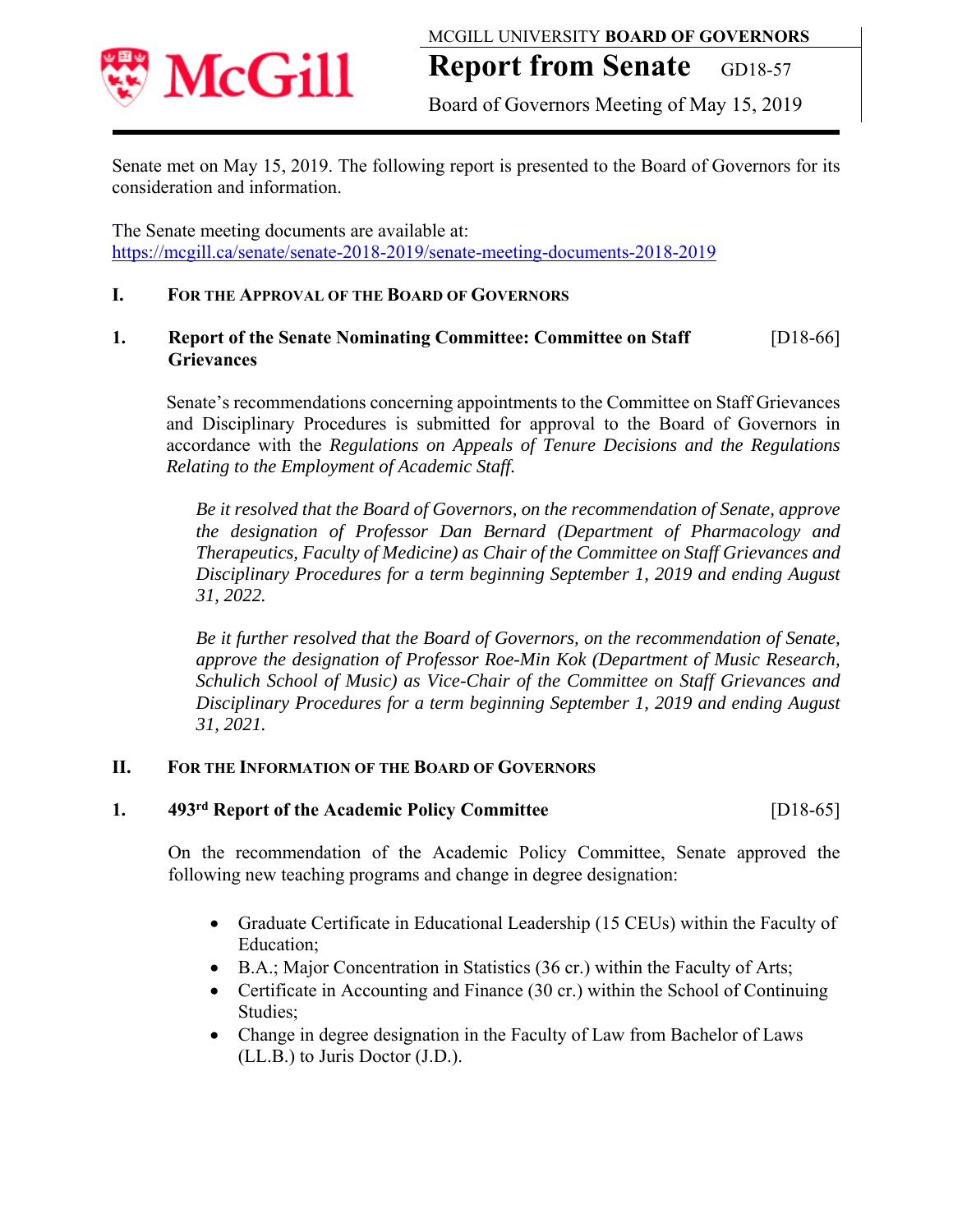#### **2. Report of the Senate Nominating Committee** [D18-60]

On the recommendation of the Senate Nominating Committee, Senate approved appointments to Senate standing committees, committees arising from University regulations and the Advisory Committee for the Possible Extension of Term of the Trenholme Dean of Libraries. Notably, Professor Gigi Luk (Department of Educational and Counseling Psychology, Faculty of Education) and Professor David Stephens (Department of Mathematics and Statistics, Faculty of Science) will serve as Senate representatives on the advisory committee.

### **3. Appointment of Harassment Assessors under the Policy on Harassment**[D18-67]  **and Discrimination Prohibited by Law**

Senate approved the appointments of Dr. Niladri Basu, Associate Professor in the Faculty of Agricultural and Environmental Sciences, and Dr. Alexander Liepens, Skills Development Officer, Teaching and Learning Services, as assessors under the *Policy on Harassment and Discrimination Prohibited by Law,* for three-year terms beginning June 1, 2019 and ending May 31, 2022.

### **4. Calendar of Academic Dates for 2022-23 and Proposed Revisions to** [D18-68]  **Dates for 2019-20, 2020-21, and 2021-22**

Senate approved the calendar of academic dates for 2022-23 and the proposed revisions for the fall 2019, fall 2020, winter 2021, fall 2021, and winter 2022 terms. The Calendar of Academic Dates reflects the start and end dates of the academic terms, the final examination period, and study breaks.

#### **5. Faculty of Engineering: Faculty Council Terms of Reference** [D18-69]

Senate approved the Faculty Council Terms of Reference for the Faculty of Engineering. The Faculty Council was established in 1968 and only minor revisions were made in 2006 and 2007. The Faculty Council provides a collegial setting for discussion of the governance, strategic direction and general management of the Faculty, and advises or makes decisions, where required, on matters tending to enhance the academic work of the Faculty with respect to teaching, research and service.

#### **6. Report on Employment Equity** [D18-70]

In accordance with McGill's *Employment Equity Policy*, Senate received a report on the status of employment equity in the various sectors of the workforce at McGill. The report also highlighted employment equity initiatives implemented since 2017.